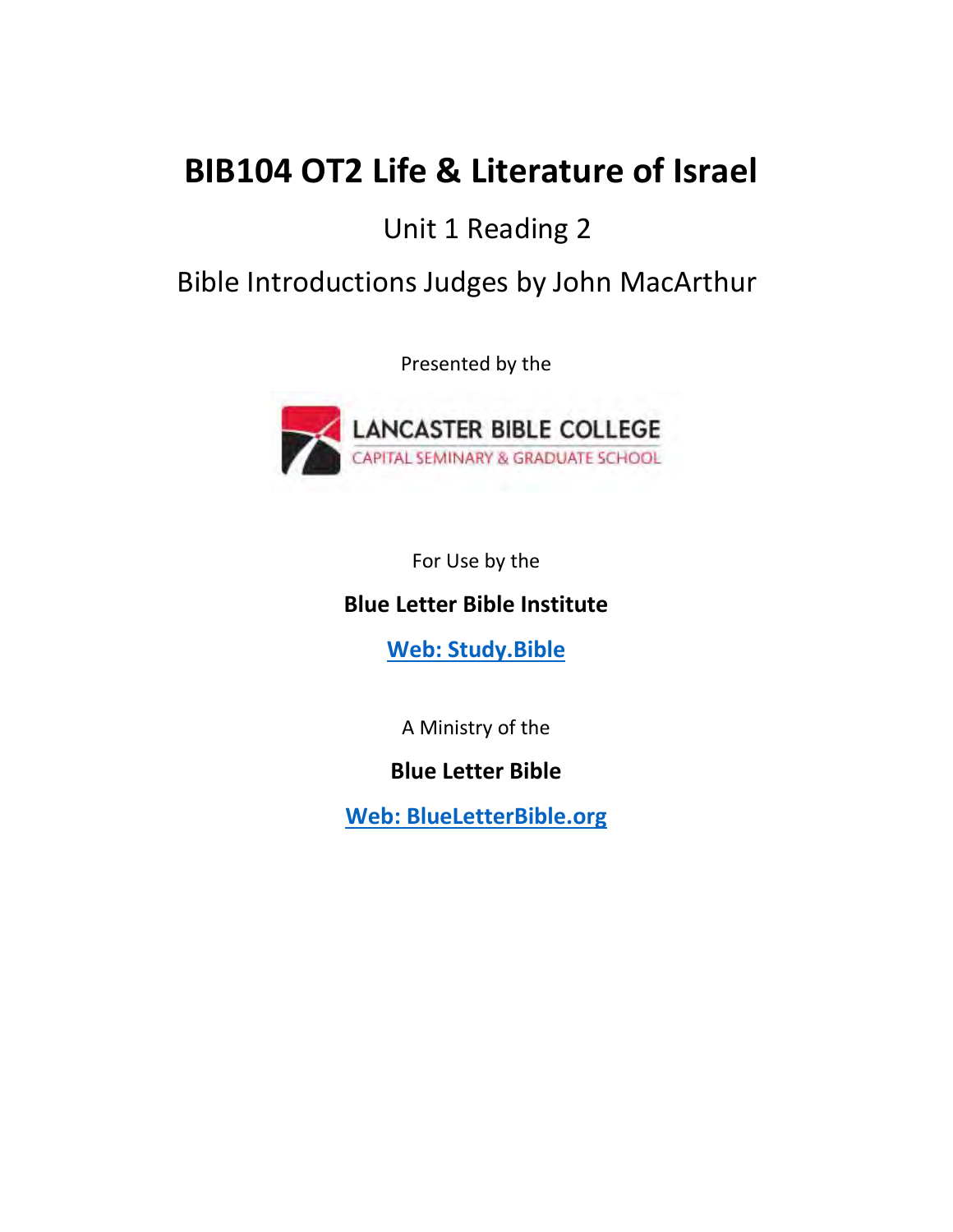

#### **John MacArthur :: Bible Introductions - Judges**

#### **BIBLE INTRODUCTIONS – JUDGES**

- [Title](#page-1-0)
- [Author and Date](#page-1-1)
- [Background and Setting](#page-1-2)
- [Historical and Theological Themes](#page-2-0)
- [Interpretive Challenges](#page-2-1)
- [Outline](#page-2-2)
- [Footnotes](#page-3-0)

#### <span id="page-1-0"></span>**Title**

The book bears the fitting name "Judges," which refers to unique leaders God gave to His people for preservation against their enemies [\(2:16–19](https://www.blueletterbible.org/kjv/judges/2/16-19/s_213016)). The Hebrew title means "deliverers" or "saviors," as well as judges (cf. [Deut. 16:18;](https://www.blueletterbible.org/kjv/deuteronomy/16/18/s_169018) [17:9;](https://www.blueletterbible.org/kjv/deuteronomy/17/9/s_170009) [19:17](https://www.blueletterbible.org/kjv/deuteronomy/19/17/s_172017)). Twelve such judges arose before Samuel; then Eli and Samuel raised the count to 14. God Himself is the higher Judge [\(11:27\)](https://www.blueletterbible.org/kjv/judges/11/27/s_222027). Judges spans about 350 years from Joshua's conquest (ca. 1398 B.C.) until Eli and Samuel judged prior to the establishment of the monarchy (ca. 1043 B.C.).

#### <span id="page-1-1"></span>**Author and Date**

No author is named in the book, but the Jewish Talmud identifies Samuel, a key prophet who lived at the time these events took place and could have personally summed up the era (cf. [1 Sam. 10:25\)](https://www.blueletterbible.org/kjv/1samuel/10/25/s_246025). The time was earlier than David's capture of Jerusalem ca. 1004 B.C. ([2 Sam. 5:6](https://www.blueletterbible.org/kjv/2samuel/5/6/s_272006), [7\)](https://www.blueletterbible.org/kjv/2samuel/5/7/s_272007) since Jebusites still controlled the site [\(Judg. 1:21](https://www.blueletterbible.org/kjv/judges/1/21/s_212021)). Also, the writer deals with a time before a king ruled ([17:6](https://www.blueletterbible.org/kjv/judges/17/6/s_228006); [18:1](https://www.blueletterbible.org/kjv/judges/18/1/s_229001); [21:25\)](https://www.blueletterbible.org/kjv/judges/21/25/s_232025). Since Saul began his reign ca. 1043 B.C., a time shortly after his rule began is probably when Judges was written.

#### <span id="page-1-2"></span>**Background and Setting**

Judges is a tragic sequel to Joshua. In Joshua, the people were obedient to God in conquering the Land. In Judges, they were disobedient, idolatrous, and often defeated. [Judges 1:1–3:6](https://www.blueletterbible.org/kjv/judges/1/1-36/s_212001) focuses on the closing days of the book of Joshua. [Judges 2:6–9](https://www.blueletterbible.org/kjv/judges/2/6-9/s_213006) gives a review of Joshua's death (cf. [Josh. 24:28–31\)](https://www.blueletterbible.org/kjv/joshua/24/28-31/s_211028). The account describes 7 distinct cycles of Israel's drifting away from the Lord starting even before Joshua's death, with a full departure into apostasy afterward. Five basic reasons are evident for these cycles of Israel's moral and spiritual decline: 1) disobedience in failing to drive the Canaanites out of the Land [\(Judg. 1:19,](https://www.blueletterbible.org/kjv/judges/1/19/s_212019) [21](https://www.blueletterbible.org/kjv/judges/1/21/s_212021), [35\)](https://www.blueletterbible.org/kjv/judges/1/35/s_212035); 2) idolatry [\(2:12](https://www.blueletterbible.org/kjv/judges/2/12/s_213012)); 3) intermarriage with wicked Canaanites [\(3:5,](https://www.blueletterbible.org/kjv/judges/3/5/s_214005) [6](https://www.blueletterbible.org/kjv/judges/3/6/s_214006)); 4) not heeding judges ([2:17\)](https://www.blueletterbible.org/kjv/judges/2/17/s_213017); and 5) turning away from God after the death of the judges [\(2:19\)](https://www.blueletterbible.org/kjv/judges/2/19/s_213019).

A four-part sequence repeatedly occurred in this phase of Israel's history: 1) Israel's departure from God; 2) God's chastisement in permitting military defeat and subjugation; 3) Israel's prayer pleading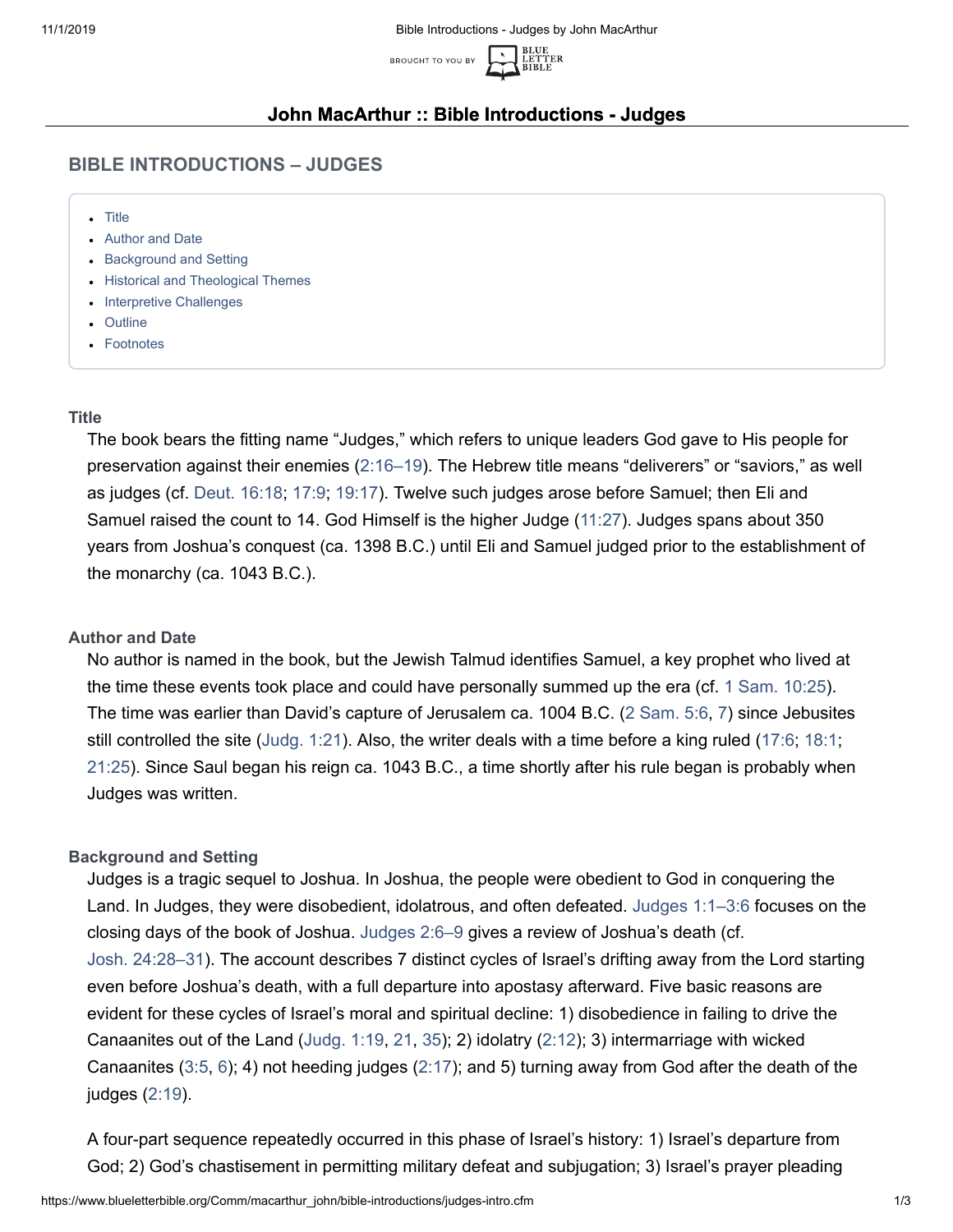#### 11/1/2019 Bible Introductions - Judges by John MacArthur

for deliverance; and 4) God raising up "judges," either civil or sometimes local military champions who led in shaking off the oppressors. Fourteen judges arose, six of them military judges (Othniel, Ehud, Deborah, Gideon, Jephthah, and Samson). Two men were of special significance for contrast in spiritual leadership: 1) Eli, judge and High-Priest (not a good example); and 2) Samuel, judge, priest, and prophet (a good example).

#### <span id="page-2-0"></span>**Historical and Theological Themes**

Judges is thematic rather than chronological; foremost among its themes is God's power and covenant mercy in graciously delivering the Israelites from the consequences of their failures, which were [suffered for sinful compromise \(cf.](#page-2-2) [2:1](https://www.blueletterbible.org/kjv/judges/2/18/s_213018)[8,](#page-2-2) [1](https://www.blueletterbible.org/kjv/judges/2/19/s_213019)[9;](#page-2-2) [21:25](https://www.blueletterbible.org/kjv/judges/21/25/s_232025)[\). In 7 periods of sin to salvation \(cf. Introduction:](#page-2-2) Outline), God compassionately delivered His people throughout the different geographical areas of tribal inheritances which He had earlier given through Joshua [\(Josh. 13–22\)](https://www.blueletterbible.org/kjv/joshua/13/1-33/s_200001). The apostasy covered the whole land, as indicated by the fact that each area is specifically identified: southern [\(3:7–31](https://www.blueletterbible.org/kjv/judges/3/7-31/s_214007)); northern ([4:1–5:31\)](https://www.blueletterbible.org/kjv/judges/4/1-24/s_215001); central [\(6:1–10:5\)](https://www.blueletterbible.org/kjv/judges/6/1-40/s_217001); eastern ([10:6–12:15\)](https://www.blueletterbible.org/kjv/judges/10/6-18/s_221006); and western ([13:1–16:31](https://www.blueletterbible.org/kjv/judges/13/1-25/s_224001)). His power to faithfully rescue shines against the dark backdrop of pitiful human compromise and sometimes bizarre twists of sin, as in the final summary ([Judg. 17–21](https://www.blueletterbible.org/kjv/judges/17/1-13/s_228001)). The last verse ([21:25\)](https://www.blueletterbible.org/kjv/judges/21/25/s_232025) sums up the account: "In those days *there was* no king in Israel; everyone did *what was* right in his own eyes."

#### <span id="page-2-1"></span>**Interpretive Challenges**

The most stimulating challenges are: 1) how to view men's violent acts against enemies or fellow countrymen, whether with God's approval or without it; 2) God's use of leaders who at times do His will and at times follow their own sinful impulse (Gideon, Eli, Jephthah, Samson); 3) how to view Jephthah's vow and offering of his daughter ([11:30–40\)](https://www.blueletterbible.org/kjv/judges/11/30-40/s_222030); and 4) how to resolve God's sovereign will with His providential working in spite of human sin (cf. [14:4](https://www.blueletterbible.org/kjv/judges/14/4/s_225004)).

<span id="page-2-3"></span>The chronology of the various judges in different sectors of the Land raises questions about how much time passed and how the time totals can fit into the entire time span from the Exodus (ca. 1445B.C.) to Solomon's fourth year, ca. 967/966 B.C., which is said to be 480 years ([1 Kin. 6:1;](https://www.blueletterbible.org/kjv/1kings/6/1/s_297001) see [Judg. 11:26](https://www.blueletterbible.org/kjv/judges/11/26/s_222026) and note $^{\rm 1)}$ . A reasonable explanation is that the deliverances and years of rest under the judges in distinct parts of the Land included overlaps, so that some of them did not run consecutively but rather concurrently during the 480 years. Paul's estimate of "about 450" years in [Acts 13:20](https://www.blueletterbible.org/kjv/acts/13/20/s_1031020) is an approximation.

#### <span id="page-2-2"></span>**Outline**

1. Introduction and Summary–The Disobedience of Israel ([1:1–3:6](https://www.blueletterbible.org/kjv/judges/1/1-36/s_212001))

- A. Incomplete Conquest over the Canaanites [\(1:1–36](https://www.blueletterbible.org/kjv/judges/1/1-36/s_212001))
- B. The Decline and Judgment of Israel [\(2:1–3:6\)](https://www.blueletterbible.org/kjv/judges/2/1-23/s_213001)
- 2. A Selected History of the Judges–The Deliverance of Israel [\(3:7–16:31\)](https://www.blueletterbible.org/kjv/judges/3/7-31/s_214007)
	- A. First Period: Othniel vs. Mesopotamians ([3:7–11\)](https://www.blueletterbible.org/kjv/judges/3/7-11/s_214007)
	- B. Second Period: Ehud and Shamgar vs. Moabites [\(3:12–31\)](https://www.blueletterbible.org/kjv/judges/3/12-31/s_214012)
	- C. Third Period: Deborah vs. Canaanites [\(4:1–5:31\)](https://www.blueletterbible.org/kjv/judges/4/1-24/s_215001)
	- D. Fourth Period: Gideon vs. Midianites ([6:1–8:32\)](https://www.blueletterbible.org/kjv/judges/6/1-40/s_217001)
	- E. Fifth Period : Tola and Jair vs. Abimelech's Effects ([8:33–10:5\)](https://www.blueletterbible.org/kjv/judges/8/33-35/s_219033)